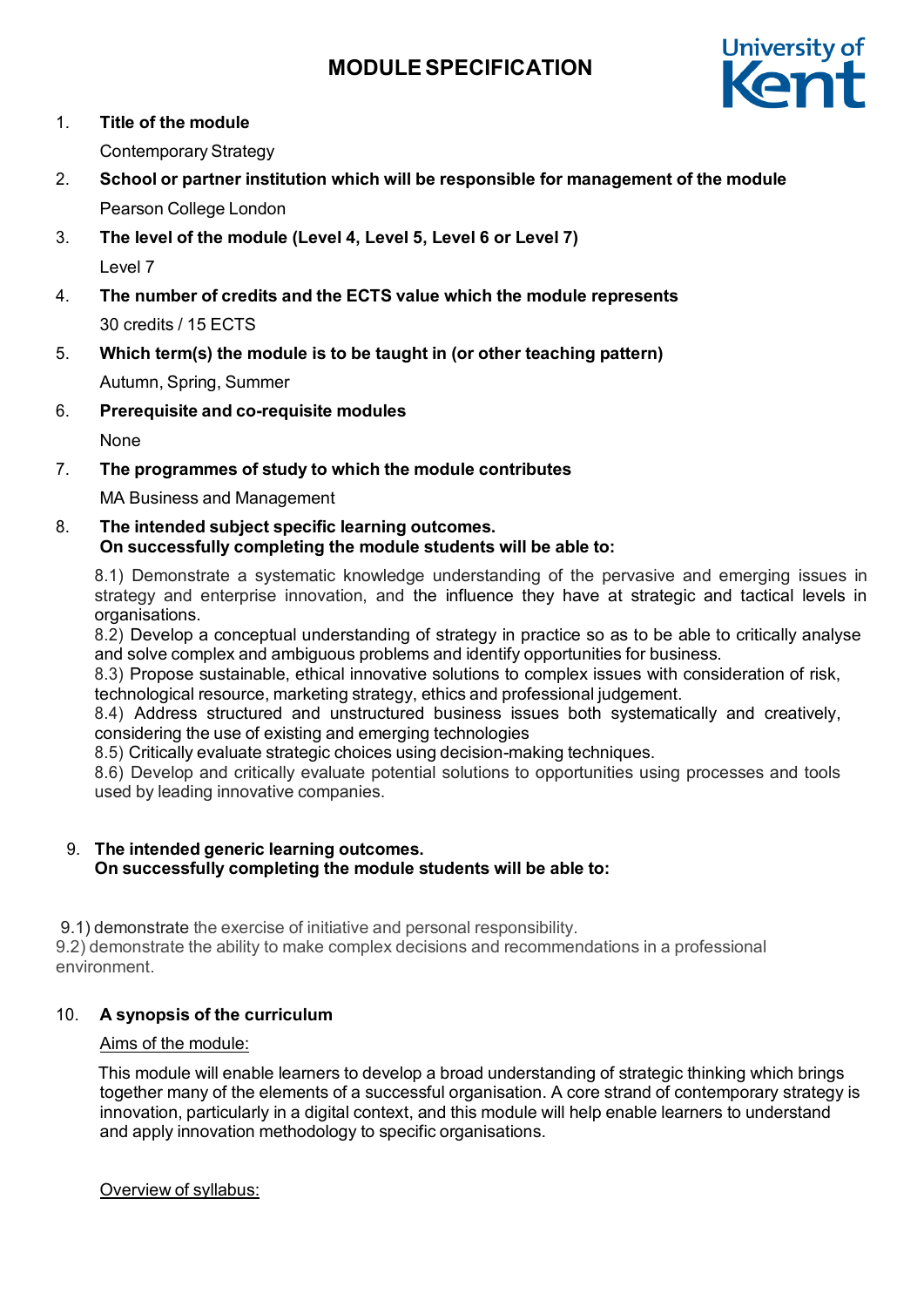

This module will bring together established and emerging strategic thinking with the latest practice and thinking in innovation.

The module will explore contemporary strategic thinking and the role that innovation has played in the success of high growth organisations. Significant corporate failures since the credit crisis will also be analysed. The course will also cover core aspects of the innovation process before building to current techniques.

Overview of the syllabus:

- Strategy: corporate purpose, strategic position of and future outlook for an organisation, the internal resources, capabilities and competences of an organisation, strategic choices, blue ocean strategy, deliberate and emergent strategies, digital era strategies.
- Creating shared value
- Design thinking (cradle to cradle, lifecycle assessment, dematerialisation, user centred design)
- Corporate social responsibility
- Future skills and automation
- Strategic collaboration and partnerships
- Strategic innovation
- UK intellectual property law and protecting your innovation
- Contemporary innovation techniques
- Scalability
- Strategic and innovation appraisal
- Industry and company case studies

### 11. **Reading list (Indicative list, current at time of publication. Reading lists will be published annually)**

- Johnson, Scholes & Whittington, "Exploring Corporate Strategy", Pearson (Latest edition)
- Grant (2016) "Contemporary Strategy Analysis (9th Ed), Wiley
- *Prahalad, C. K. The Fortune at the Bottom of the Pyramid : Eradicating Poverty through Profits. Upper Saddle River, N.J. :Wharton School Pub., 2010.*
- Strategic Management Journal, Wiley
- Ashton (2015) "How to fly a horse: the secret history of creation, invention and discovery" Doubleday books

#### 12. **Learning and teaching methods**

This module will be taught by means of lectures, interactive seminars, with a work-based project sandwiched in between classes. Taught classes will focus on knowledge application in a workplace setting.

Lectures, seminars and background reading will provide an opportunity for learners to:

- 1.) gain the necessary theoretical knowledge and frameworks; and
- 2.) applying knowledge and techniques within a real world context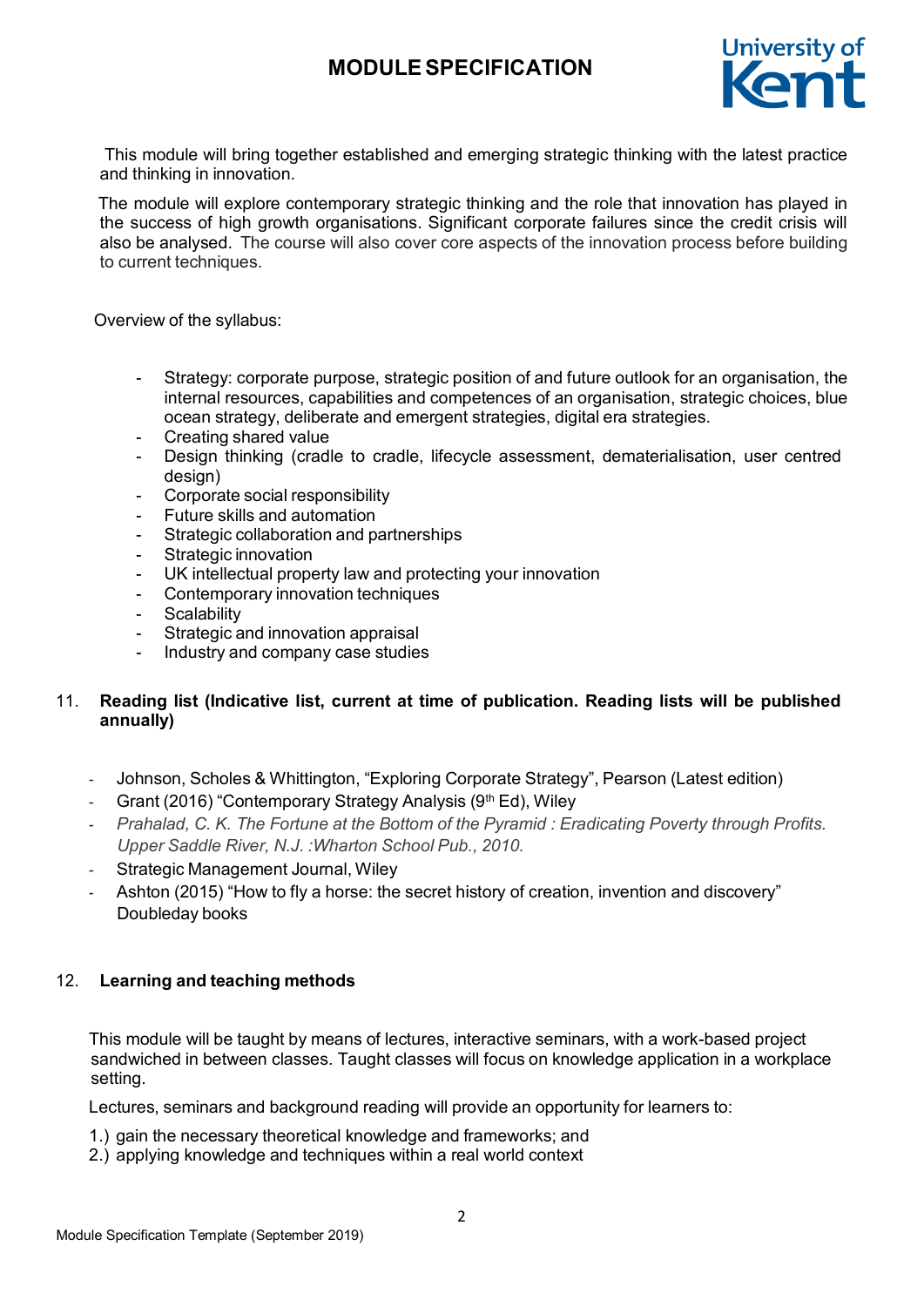

Independent learning hours will include reading assigned materials, reflection, and preparing for class discussion, preparing individual assignments, and preparing workplace project presentation.

### **Mentored work-based project:**

The work-based project for this module will take place over a minimum of 4 weeks in a workplace setting under regular mentorship from the module tutor.

During this project learners will carry out:

- i) a strategic review exercise for a specific organisation, or part of an organisation; and
- ii) an innovation exercise for the same organisation

In the case of students who are working with a start-up organisation this could take the form of a comprehensive business plan. Each project will be bespoke to the individual and their chosen organisation but will include the following elements:

- A detailed assessment of current strategy and/or an evaluation of future strategic options for an organisation or part of an organisation.
- A project that enables innovative processes to take place within an organisation.

Typical course structure

|                                  | <b>Synchronous</b><br>format                                   | <b>Blended format</b>                                                   | <b>Summary</b>                                                                                                          |
|----------------------------------|----------------------------------------------------------------|-------------------------------------------------------------------------|-------------------------------------------------------------------------------------------------------------------------|
| Phase 1                          | Lectures and<br>interactive seminars                           | 3 hours asynchronous<br>learning<br>Synchronous interactive<br>seminars | Strategic theory and practice<br>Case study analysis                                                                    |
| Phase 2                          | Lectures and<br>interactive<br>seminars                        | 3 hours asynchronous<br>learning<br>Synchronous interactive<br>seminars | CSR, shared value and<br>sustainable practice<br>Strategic innovation                                                   |
| Phase 3                          | Lectures and<br>interactive seminars                           | 1 hour<br>asynchronous<br>learning<br>Synchronous interactive           | Innovation processes<br>IP law / protecting your innovation                                                             |
| Phase 4                          | Interactive<br>seminars and peer<br>discussion<br>/ feedback   | Synchronous interactive<br>seminars and peer<br>discussion / feedback   | Peer to peer presentation and<br>reflection on the work-based project<br>Strategic appraisal<br>Strategic collaboration |
| Phase 5                          | Lectures and<br>interactive<br>seminars and<br>group sessions. | Synchronous interactive<br>seminars and group<br>sessions.              | Scalable processes<br>Future skills and automation<br>Group case study followed by group<br>summative assessment        |
| 4-6 week<br>Workplace<br>project | Workplace project                                              | Workplace project                                                       | Regular scheduled meetings with<br>teacher/coach/mentor/peer during<br>this period                                      |

Summary of hours: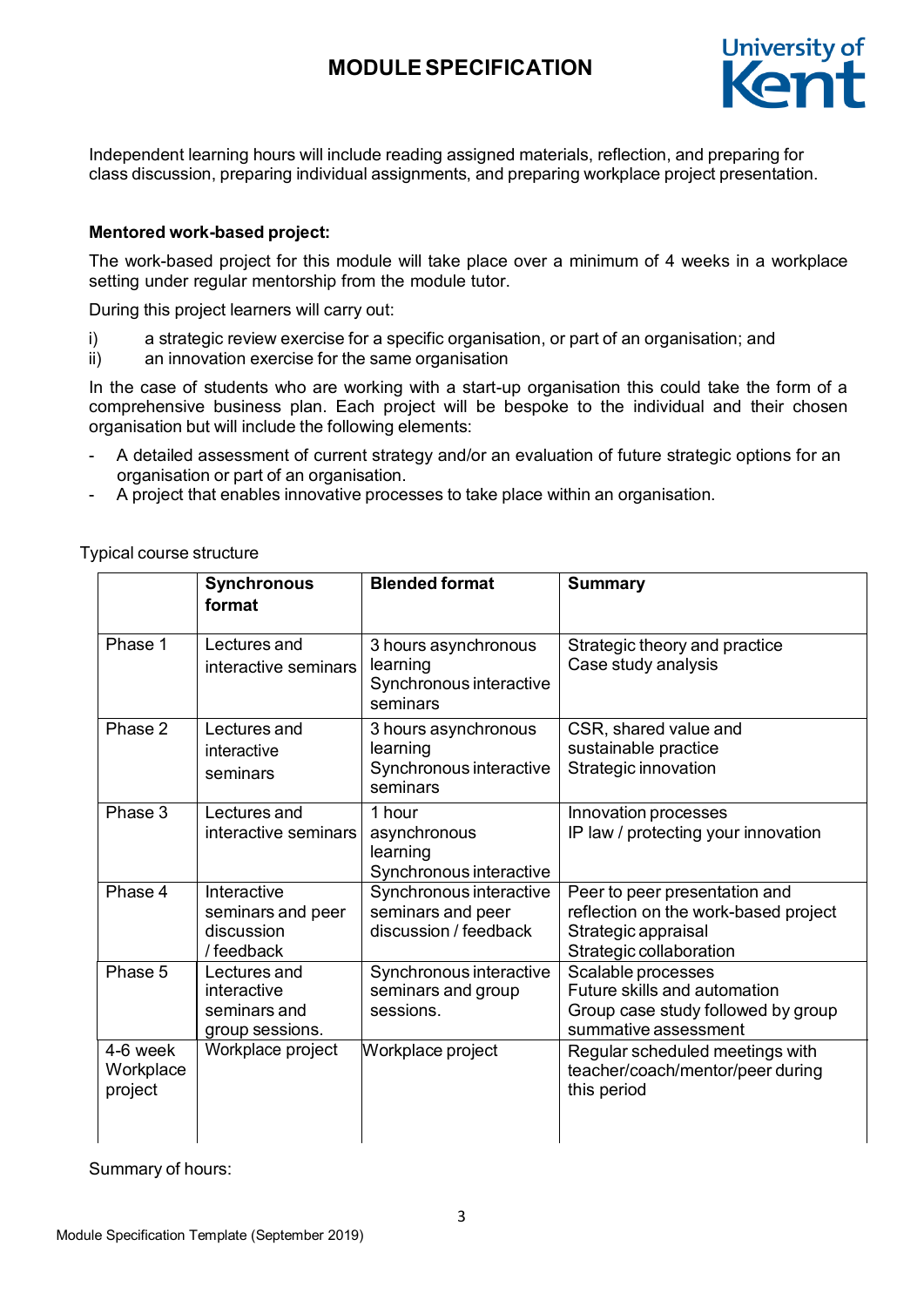

| Lectures, interactive seminars and<br>peer discussion | 35 hours  |
|-------------------------------------------------------|-----------|
| Independent study and assessment                      | 223 hours |
| Workplace project                                     | 42 hours  |
| Total                                                 | 300 hours |

| <b>Module</b>            | <b>Total taught</b><br>hours | Synchronous taught<br>hours under face to<br>face and live online<br>modes | Synchronous:<br>asynchronous taught hours<br>under blended mode |
|--------------------------|------------------------------|----------------------------------------------------------------------------|-----------------------------------------------------------------|
| Contemporary<br>Strategy | 35 hours                     | 35 hours                                                                   | 28 hours: 7 hours                                               |

#### 13. **Assessment methods**

#### 13.1 Main assessment methods

The assignments aim to help students reflect on how they applied the knowledge learned in the course in a workplace context and create plans for their development as leaders and managers.

This module will be assessed by:

- 8 minutes in class presentation based on work-based project (25% of overall mark)
- \*15 minute in class group presentation based on case study provided on the same day (25% of overall mark)
- 2,500 word strategic review assignment on a given organisation (50% of overall mark)

\*Group project will be evaluated via a presentation by a team based on a case study provided on the same day, the final phase of tuition. Learners will review the case study in the class with a tutor and/or industry expert acting as the client. Groups (maximum of 5 per team) will then be given 2 hours to prepare a 15 minute consultancy style presentation based on the case study before the groups present to the client.

13.2 Reassessment methods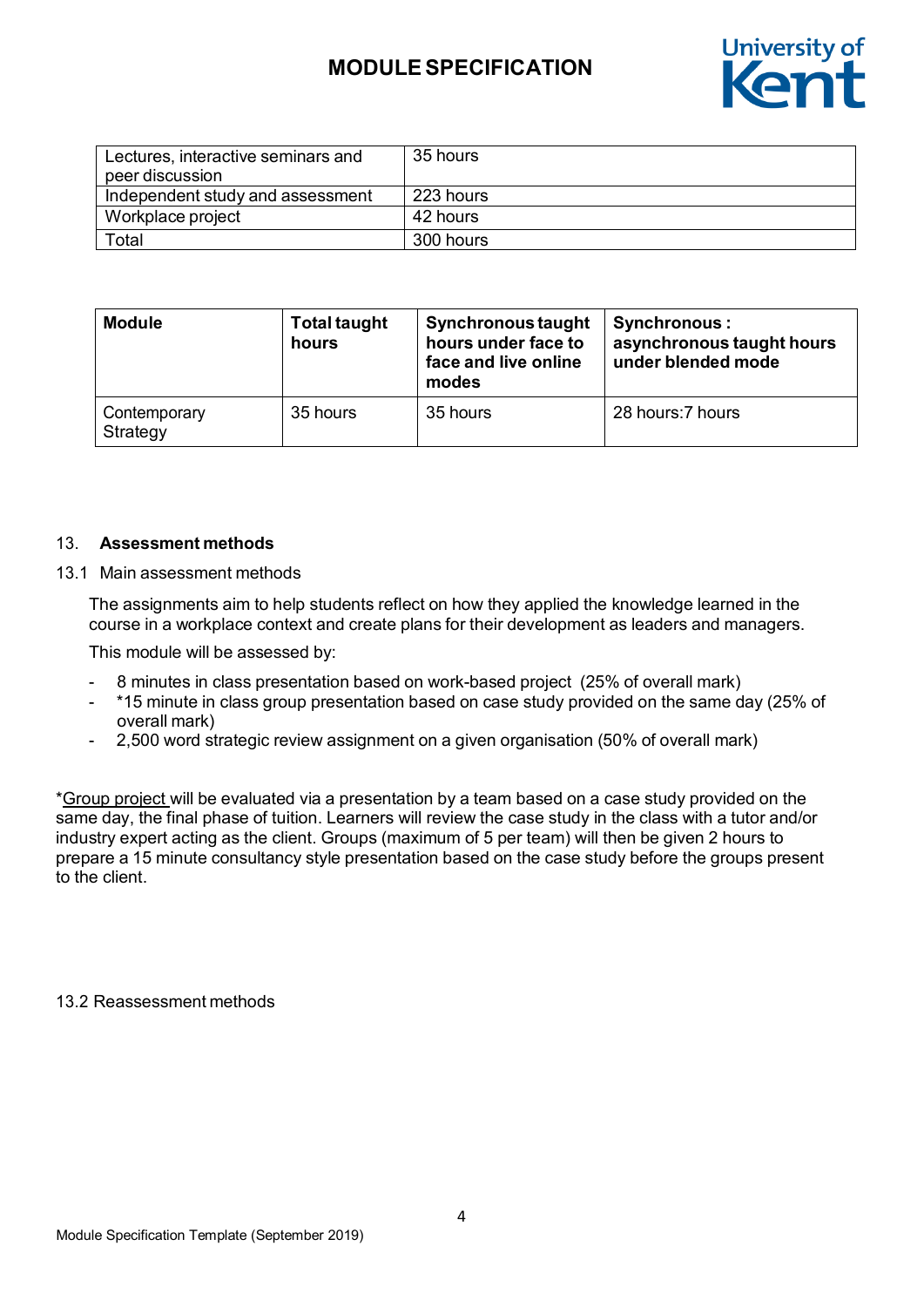

14. **Map of module learning outcomes (sections 8 & 9) to learning and teaching methods (section12) and methods of assessment (section 13)**

| <b>Module learning</b><br>outcome                          |                           | 8.1          | 8.2              | 8.3          | 8.4 | 8.5         | 8.6          | 9.1              | 9.2              |
|------------------------------------------------------------|---------------------------|--------------|------------------|--------------|-----|-------------|--------------|------------------|------------------|
| Learning/ teaching<br>method                               | <b>Hours</b><br>allocated |              |                  |              |     |             |              |                  |                  |
| <b>Private Study</b>                                       |                           |              |                  |              |     |             |              |                  |                  |
| Lectures and<br>interactive seminars                       | 35                        | X            | $\mathbf x$      | $\mathbf{x}$ | X   | X           | X            |                  | $\mathbf x$      |
| Individual study                                           | 223                       | X            | $\mathbf x$      | $\mathbf x$  | X   | X           | X            | $\boldsymbol{x}$ | $\mathbf x$      |
| Work-based project                                         | 42                        |              | $\mathbf{x}$     | $\mathbf x$  |     |             | X            | $\mathbf{x}$     | $\mathbf x$      |
| <b>Assessment</b><br>method                                |                           |              |                  |              |     |             |              |                  |                  |
| Individual workplace<br>project presentation<br>(in class) |                           | X            | $\boldsymbol{x}$ |              |     |             |              | $\mathbf x$      | $\boldsymbol{x}$ |
| Strategic review<br>assignment (2,500<br>words)            |                           | X            |                  | X            | X   | $\mathbf x$ |              |                  |                  |
| Group presentation<br>based on case study                  |                           | $\mathbf{x}$ |                  |              |     |             | $\mathbf{x}$ | $\mathbf x$      | $\mathbf x$      |

#### 15. **Inclusive module design**

The Collaborative Partner recognises and has embedded the expectations of current equality legislation, by ensuring that the module is as accessible as possible by design. Additional alternative arrangements for students with Inclusive Learning Plans (ILPs)/ declared disabilities will be made on an individual basis, in consultation with the relevant policies and support services.

The inclusive practices in the guidance (see Annex B Appendix A) have been considered in order to support all students in the following areas:

- a) Accessible resources and curriculum
- b) Learning, teaching and assessment methods

### 16. **Campus(es) or centre(s) where module will be delivered**

Pearson College London premises and external organisations for work-based projects

### 17. **Internationalisation**

By the very nature of the topics included in this module, a theme of internationalisation runs throughout. This includes the core topics within the module of strategy and innovation, both of which are inherently linked to internationalisation.